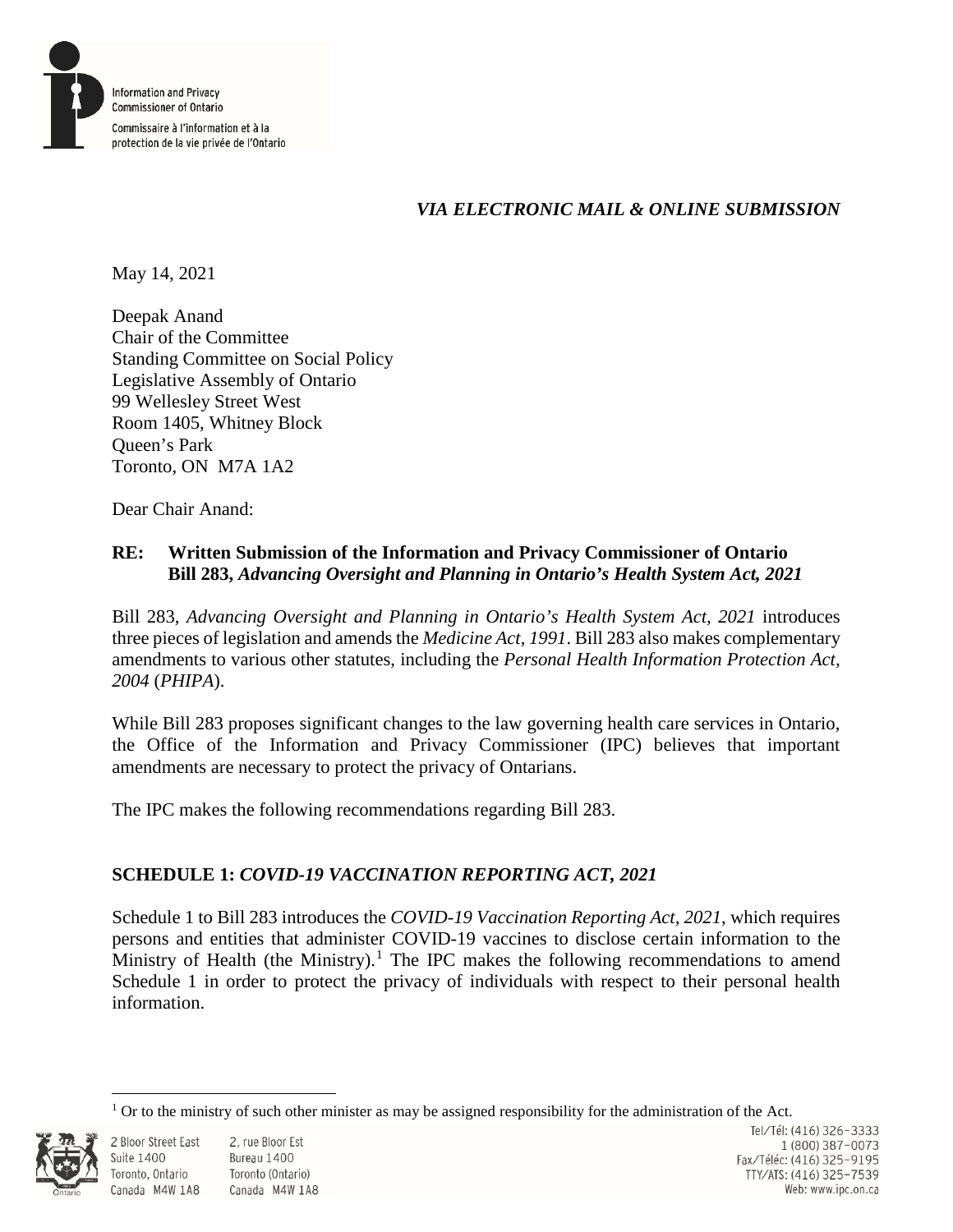## **1. Require the Ministry to comply with** *PHIPA*

The Ministry is a health information custodian (custodian) within the meaning of *PHIPA*. *PHIPA*  applies to the collection, use, and disclosure of personal health information by custodians, except if *PHIPA* or its regulations specifically provide otherwise.<sup>2</sup> *PHIPA* provides that in the event of a conflict between a provision of *PHIPA* or its regulations and a provision of any other act or its regulations, *PHIPA* and its regulations prevail unless *PHIPA*, its regulations or the other act specifically provide otherwise.<sup>3</sup> Schedule 1, as proposed, is an instance of an act specifically providing otherwise. Section 5 of Schedule 1 states:

(1) Subject to subsection (2), the Ministry shall use and disclose the information disclosed under sections 2, 3 and 4 in accordance with the *Personal Health Information Protection Act, 2004*.

(2) Despite the *Personal Health Information Protection Act, 2004*, the Ministry shall use and disclose any information that may be prescribed in the regulations in accordance with the requirements provided for in the regulations.

The IPC is concerned that subsection 5(2) of Schedule 1 puts at serious risk the privacy of Ontarians with respect to their personal health information. We are not aware of any rationale that would justify the Ministry being permitted or required to use or disclose personal health information in a manner not in accordance with *PHIPA*. Moreover, leaving to regulations such fundamental decisions about which uses and disclosures of Ontarians' personal health information will not be subject to *PHIPA* risks undermining public confidence in the importance being placed on their privacy at a time when trust is so indispensable to the success of any public health measures. Furthermore, it would go against the Minister of Health's statement during the second reading of Bill 283 that "[t]he data would be collected and retained in the same way as other confidential personal health information. Any data collection, retention, use or disclosure would be in compliance with *PHIPA*."

There are already many existing authorities in *PHIPA* that permit custodians to use and disclose personal health information without consent for a variety of purposes that are seen to be in the public interest. It is not clear why these existing consent exemptions would not be sufficient for the purposes of Schedule 1. By removing these uses and disclosures of personal health information from *PHIPA* altogether by way of subsection 5(2), such uses and disclosures would fall outside the oversight of the IPC and would not be subject to standard privacy and security requirements built into *PHIPA*, including the requirement for reasonable security safeguards and breach notification.

Accordingly, the IPC recommends that subsection 5(2) be struck from the Bill.

Additionally, in subsection 5(1) the phrase "shall use and disclose the information disclosed under sections 2, 3 and 4 in accordance with" should be changed to "may use and disclose the information

 $\overline{a}$ 

<sup>2</sup> See *PHIPA* s. 7(1).

<sup>3</sup> See *PHIPA* s. 7(2).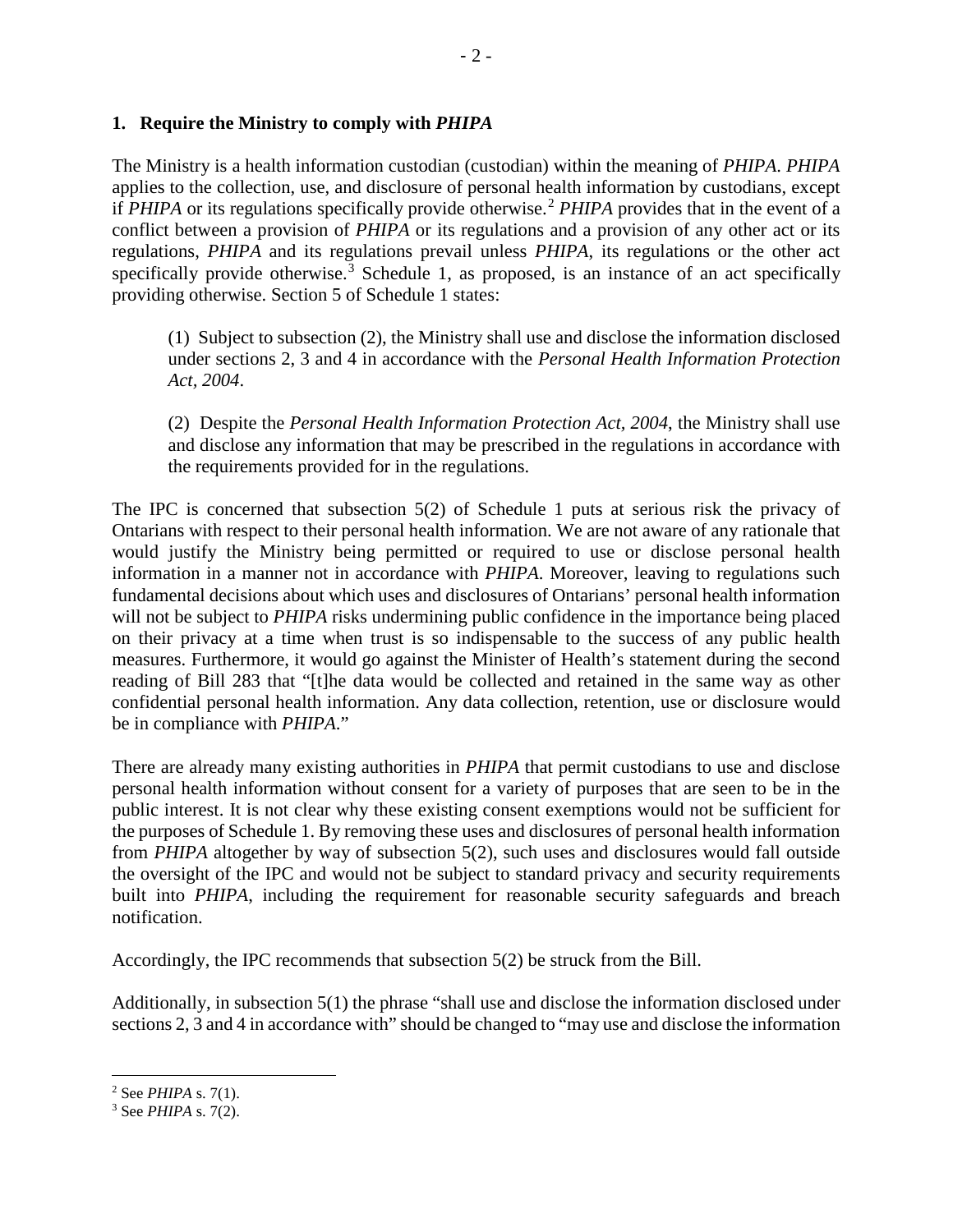disclosed under sections 2, 3 and 4 only in accordance with". This phrasing more accurately conveys what the IPC understands to be the intended meaning of subsection 5(1).

The IPC recommends that subsection 5(1) be amended and subsection 5(2) be struck as follows:

5 (1) Subject to subsection  $(2)$ , tThe Ministry shall-may use and disclose the information disclosed under sections 2, 3 and 4 in accordance with *the Personal Health Information Protection Act, 2004*.

(2) Despite the *Personal Health Information Protection Act, 2004*, the Ministry shall use and disclose any information that may be prescribed in the regulations in accordance with the requirements provided for in the regulations.

## **2. Allow individuals to direct that their information not be disclosed to the Ministry**

Section 2 of Schedule 1 requires the vaccinator to disclose certain information to the Ministry in respect of the individual "unless the individual has not supplied the information to the vaccinator". While the quoted phrase may be an attempt to allow individuals to opt out of having their information disclosed to the Ministry, the phrase, as is, will not be effective in achieving this purpose.

If an individual supplies the data elements in section 2 to the vaccinator prior to, or at the beginning of, the vaccination appointment, the individual may not be aware that the information supplied will in turn be disclosed to the Ministry for a different and as of yet undefined purpose. Schedule 1 does not describe the purposes for the collection, use, and disclosure of this information by the Ministry and therefore, the vaccinator would not be in a position to explain to individuals what those purposes are.

Furthermore, the vaccinator may be collecting some of the data elements listed in section 2 for its own purpose (the purpose of providing health care) and the individual may intend to only supply their information for that purpose and no other purpose.

In short, an individual's decision to supply information to the vaccinator for the purpose of receiving health care (the vaccine), and an individual's decision to allow that information to be disclosed to the Ministry, are two separate disclosures with different purposes which, in our view, should not be conflated. As written, section 2 does not clearly set out that only where the vaccinator obtains the consent of the individual to disclose the information to the Ministry does the requirement to disclose the information to the Ministry become operative. Instead, the current wording of section 2 requires the vaccinator to disclose to the Ministry personal health information supplied by the individual even if it was for a different purpose and even if the disclosure is against the individual's wishes.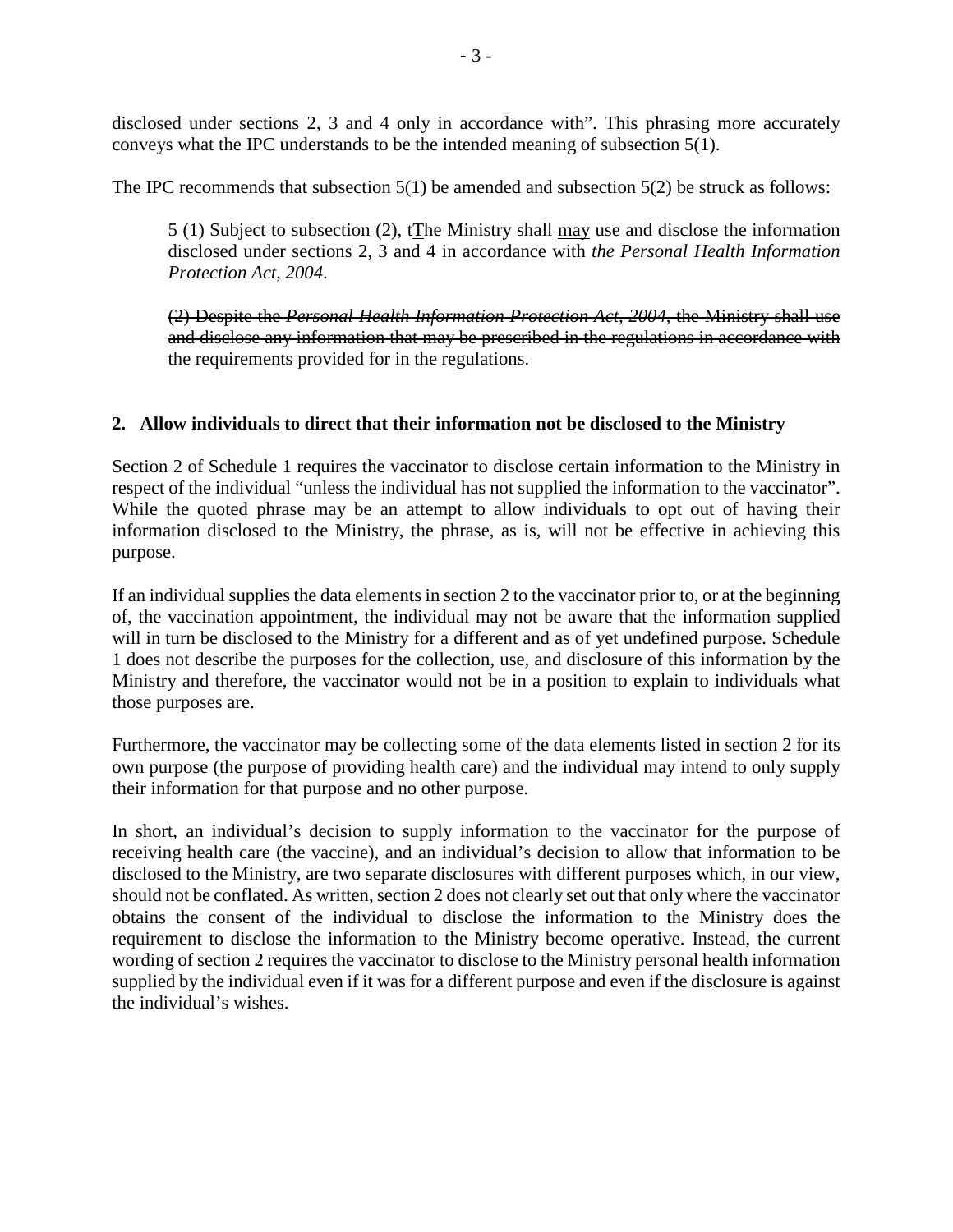To avoid this result, the IPC recommends that section 2 of Schedule 1 be amended as follows:

2 Every vaccinator shall ensure that the following information is disclosed to the Ministry in respect of every individual to whom the vaccinator administers a vaccine and every individual to whom the vaccinator declines to administer a vaccine, if the individual has consented to the disclosure of the information to the Ministry unless the individual has not supplied the information to the vaccinator: ...

### **3. Ensure that vaccinators comply with** *PHIPA***'s requirements with respect to consent**

Section 2 of Schedule 1 requires vaccinators to disclose certain information to the Ministry, including "[a]ny other information provided for in the regulations". The IPC understands the Ministry intends to prescribe sociodemographic data by way of such regulations.

However, before collecting, using, or disclosing any information set out under section 2 of Schedule 1, including any sociodemographic information provided for in the regulations, vaccinators, as custodians or agents of custodians within the meaning of *PHIPA*, must comply with all of the requirements of *PHIPA*.

Among other things, a custodian must not collect, use, or disclose personal health information about an individual unless, (a) it has the individual's consent under *PHIPA* and the collection, use, or disclosure, as the case may be, to the best of the custodian's knowledge, is necessary for a lawful purpose; or (b) the collection, use, or disclosure is permitted or required by *PHIPA*.

While vaccinators must disclose certain information to the Ministry under section 2 of Schedule 1 of the Bill, in order to collect it in the first place, they require consent under *PHIPA*. For consent to be valid it must be knowledgeable, meaning that it is reasonable in the circumstances to believe that the individual knows the purpose of the collection, use, or disclosure and that consent may be given or withheld. Further, express consent is required for disclosures of personal health information for purposes other than providing health care or assisting in providing health care. Schedule 1 does not specify the purposes for which the Ministry may use and disclose the personal health information collected from vaccinators. It only states that the information will be used and disclosed in accordance with *PHIPA* and, despite *PHIPA*, as set out in the regulations. Prior to the vaccinators' collection of any information from individuals, the Ministry must clarify the purposes for which the information may be used or disclosed by the Ministry so that vaccinators can ensure that they obtain knowledgeable consent from individuals when collecting this information.

If Schedule 1 is passed, the IPC recommends that vaccinators and their agents involved in collecting information from individuals be appropriately trained on how to seek consent, how to respond to individuals' questions about the initiative, and how to safeguard the personal health information collected in compliance with *PHIPA*. Any consent form used in this initiative should, at a minimum, clearly explain the legal authority – and rationale – for the collection, use, and disclosure of the individual's personal health information, and that receiving a vaccine is not contingent on the individual consenting to the disclosure of the individual's personal health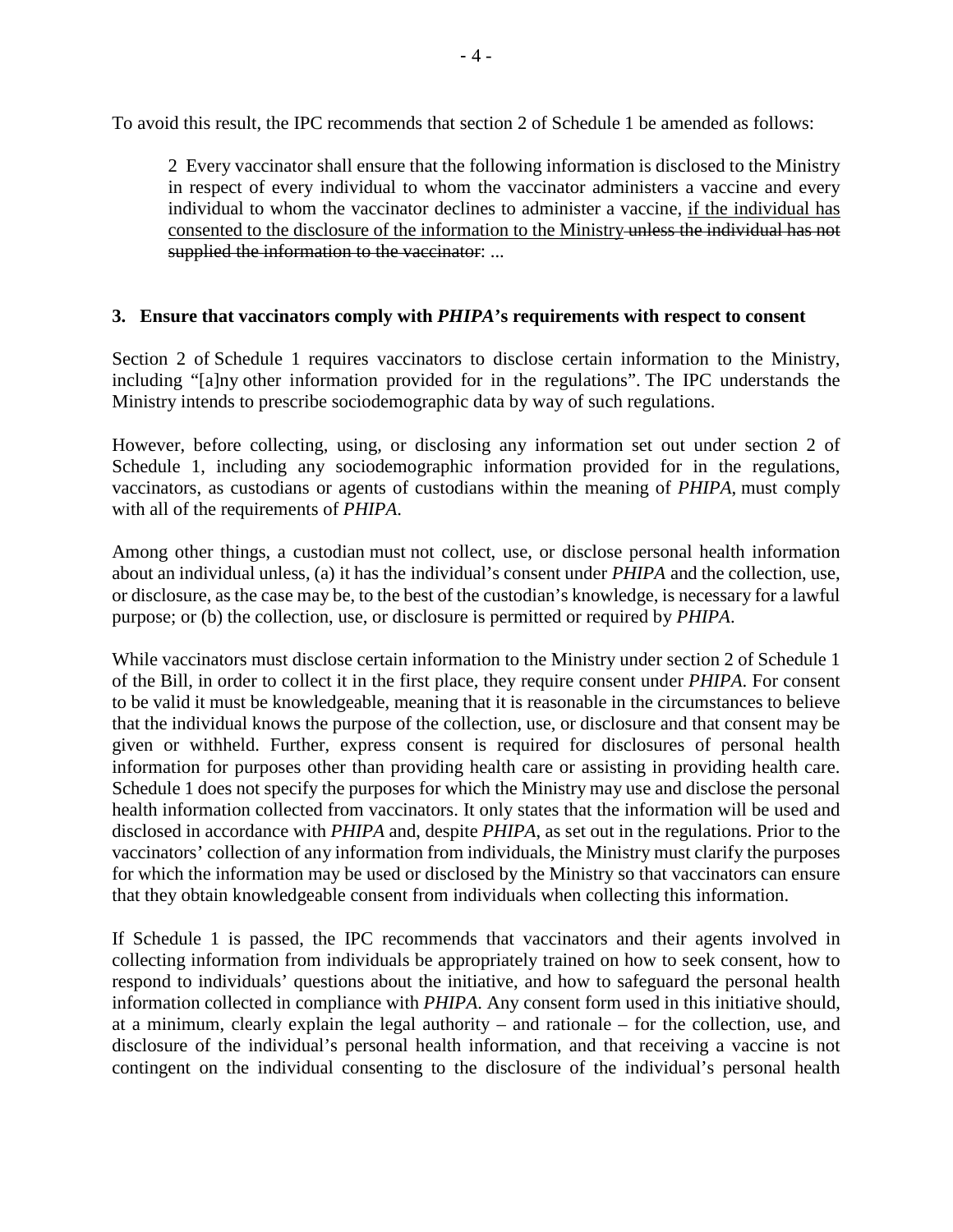information to the Ministry. The consent form should further explain the purposes of any subsequent use or disclosure of the personal health information by the Ministry.

# **4. Enhance transparency by including provisions directly in Schedule 1 and require public consultation before making regulations**

Section 7 of Schedule 1 contains broad regulation-making authority and does not require any notice or consultation before making the regulations. Schedule 1 leaves a number of significant matters to regulation, such as prescribing additional information to be disclosed about individuals under section 2 (which may include sociodemographic data), and information that the Ministry must use and disclose despite *PHIPA* under section 5. The IPC believes these matters should be directly addressed in Schedule 1 and not be left to regulation. This will help ensure that these requirements are justified, transparent to the public, and can be the subject of deliberation in the legislature.

Additionally, to help ensure transparency and that personal health information is adequately protected, the IPC recommends adding provisions to Schedule 1 that require public consultation and adequate notice before making any regulations under section 7.

Therefore, the IPC recommends that the following provisions be added to Schedule 1:

**XXX** (1) The Lieutenant Governor in Council shall not make any regulation under section 7 unless,

(a) the Minister has published a notice of the proposed regulation in The Ontario Gazette and given notice of the proposed regulation by all other means that the Minister considers appropriate for the purpose of providing notice to the persons who may be affected by the proposed regulation;

(b) the notice complies with the requirements of this section;

(c) the time periods specified in the notice, during which members of the public may exercise a right described in clause (2) (b) or (c), have expired; and

(d) the Minister has considered whatever comments and submissions that members of the public have made on the proposed regulation in accordance with clause (2) (b) or (c) and has reported to the Lieutenant Governor in Council on what, if any, changes to the proposed regulation the Minister considers appropriate.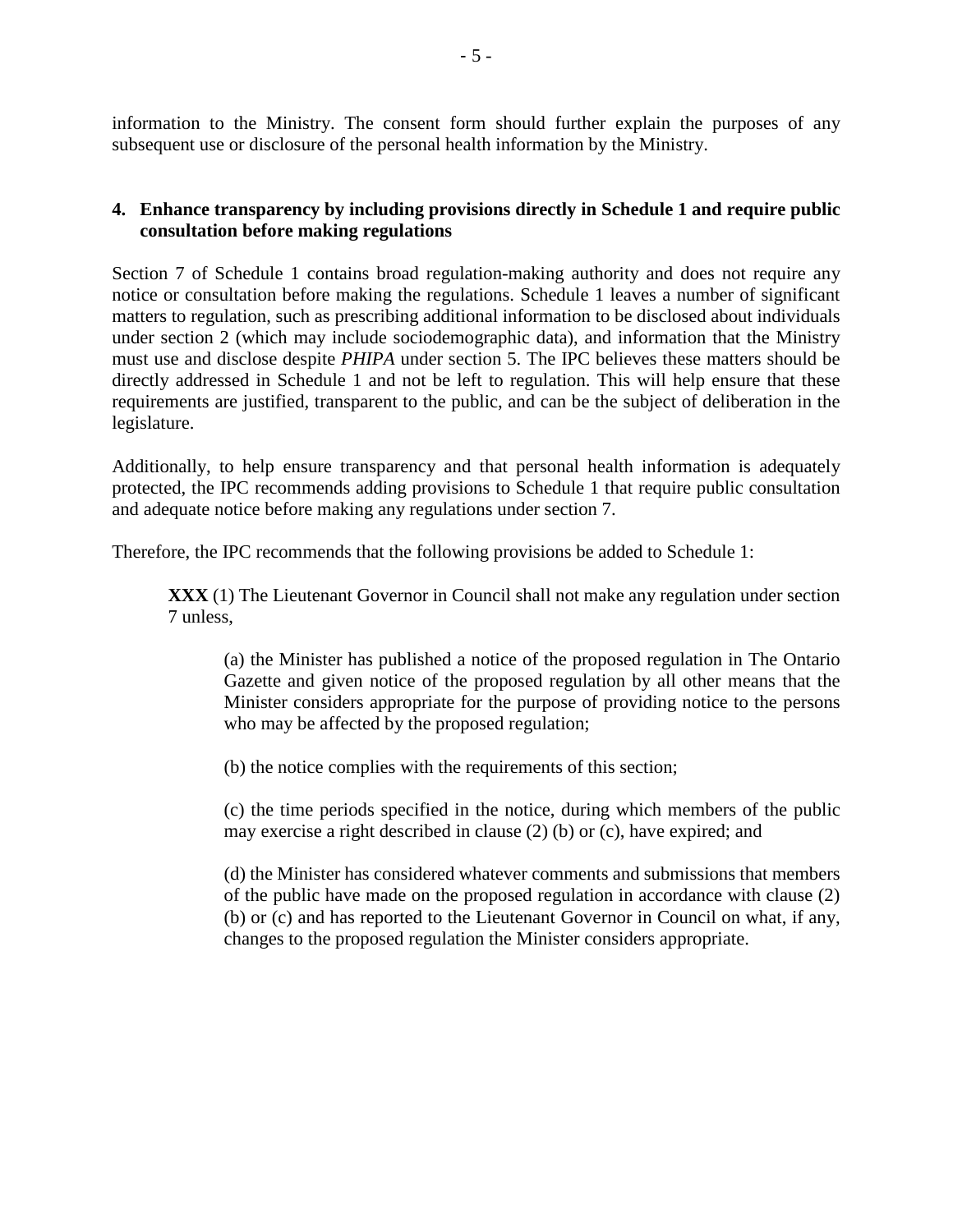(2) The notice mentioned in clause (1) (a) shall contain,

(a) a description of the proposed regulation and the text of it;

(b) a statement of the time period during which members of the public may submit written comments on the proposed regulation to the Minister and the manner in which and the address to which the comments must be submitted:

(c) a description of whatever other rights, in addition to the right described in clause (b), that members of the public have to make submissions on the proposed regulation and the manner in which and the time period during which those rights must be exercised;

(d) a statement of where and when members of the public may review written information about the proposed regulation;

- (e) all prescribed information; and
- (f) all other information that the Minister considers appropriate.

(3) The time period mentioned in clauses (2) (b) and (c) shall be at least 60 days after the Minister gives the notice mentioned in clause (1) (a).

#### **5. Make various other amendments to accord with the language of** *PHIPA*

For the purposes of consistency with *PHIPA*, the IPC recommends amending the language identified below.

"information"

The IPC recommends that "information" be defined to include personal health information within the meaning of *PHIPA*.

"Ontario health card number"

The IPC recommends that Schedule 1 use language consistent with *PHIPA* wherever it is reasonable to do so. Therefore the IPC recommends that "Ontario health card number" be amended to "health number within the meaning of the *Personal Health Information Protection Act, 2004*".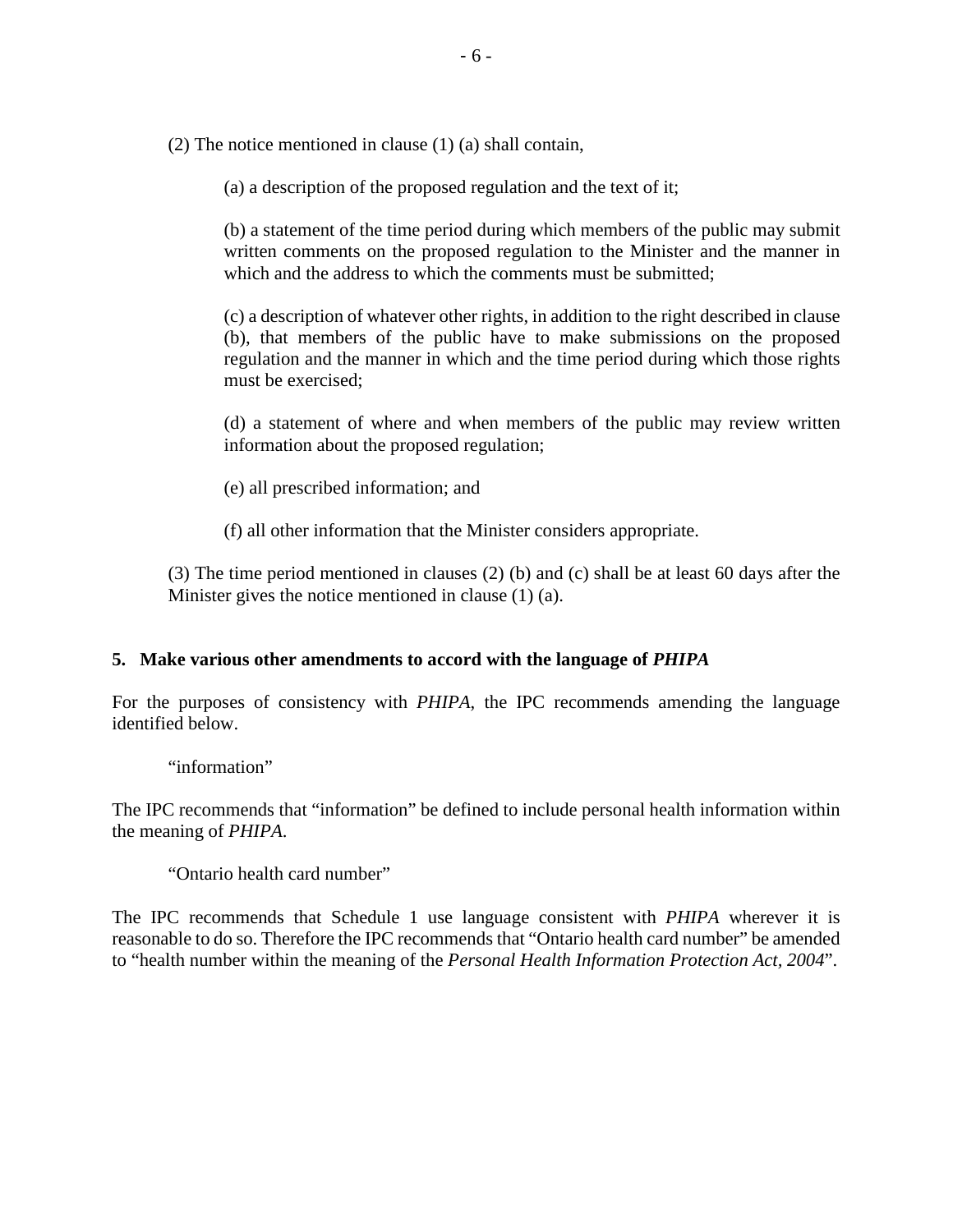# **SCHEDULE 2:** *HEALTH AND SUPPORTIVE CARE PROVIDERS OVERSIGHT AUTHORITY ACT, 2021*

Schedule 2, the *Health and Supportive Care Providers Oversight Authority Act, 2021*, establishes a regulatory framework for registrants that provide health services and supportive care services that includes, among other things, registration with the Health and Supportive Care Providers Oversight Authority (the "Authority"), enforcement, and compliance mechanisms. Schedule 2 also makes complementary amendments to other legislation, including *PHIPA*.

The IPC recommends the following amendments to address the privacy implications of Schedule 2 and invites consideration of possible further amendments to *PHIPA*.

## **1. Define personal information and personal health information**

Schedule 2 uses the terms "information", "document", "record", "personal information" and "personal health information" but does not define them.<sup>4</sup> The IPC recommends that the terms "information", "document" and "record" be used in a consistent manner and clarify wherever they are intended to include personal information and personal health information.

The IPC further recommends that the terms "personal information" and "personal health information" be defined in subsection 1(1) of Schedule 2 as follows:

"personal health information" has the same meaning as in section 4 of the *Personal Health Information Protection Act, 2004*

"personal information" means personal information within the meaning of the *Freedom of Information and Protection of Privacy Act*

## **2. Limit collection, use, and disclosure of personal information and personal health information by investigators**

Part V of Schedule 2 authorizes investigators to enter a place in which a registrant provides health services or supportive care services to the public, or in which documents or records relevant to the registrant's provision of health services or supportive care services are located, and to examine anything found there that is relevant to the investigation.

Part V of Schedule 2 also makes reference to, but does not define, the terms "document", "information", or "record" that may be examined by an investigator. As mentioned above, it is not clear whether these terms are intended to include personal information or personal health information. Given the nature of the health services and supportive care services provided by registrants, it is likely that documents, information, and records pertaining to those services contain

 $\overline{a}$ 

<sup>4</sup> Except for "information" being defined in the context of section 36 only, and "document" being defined in the context of section 42 only.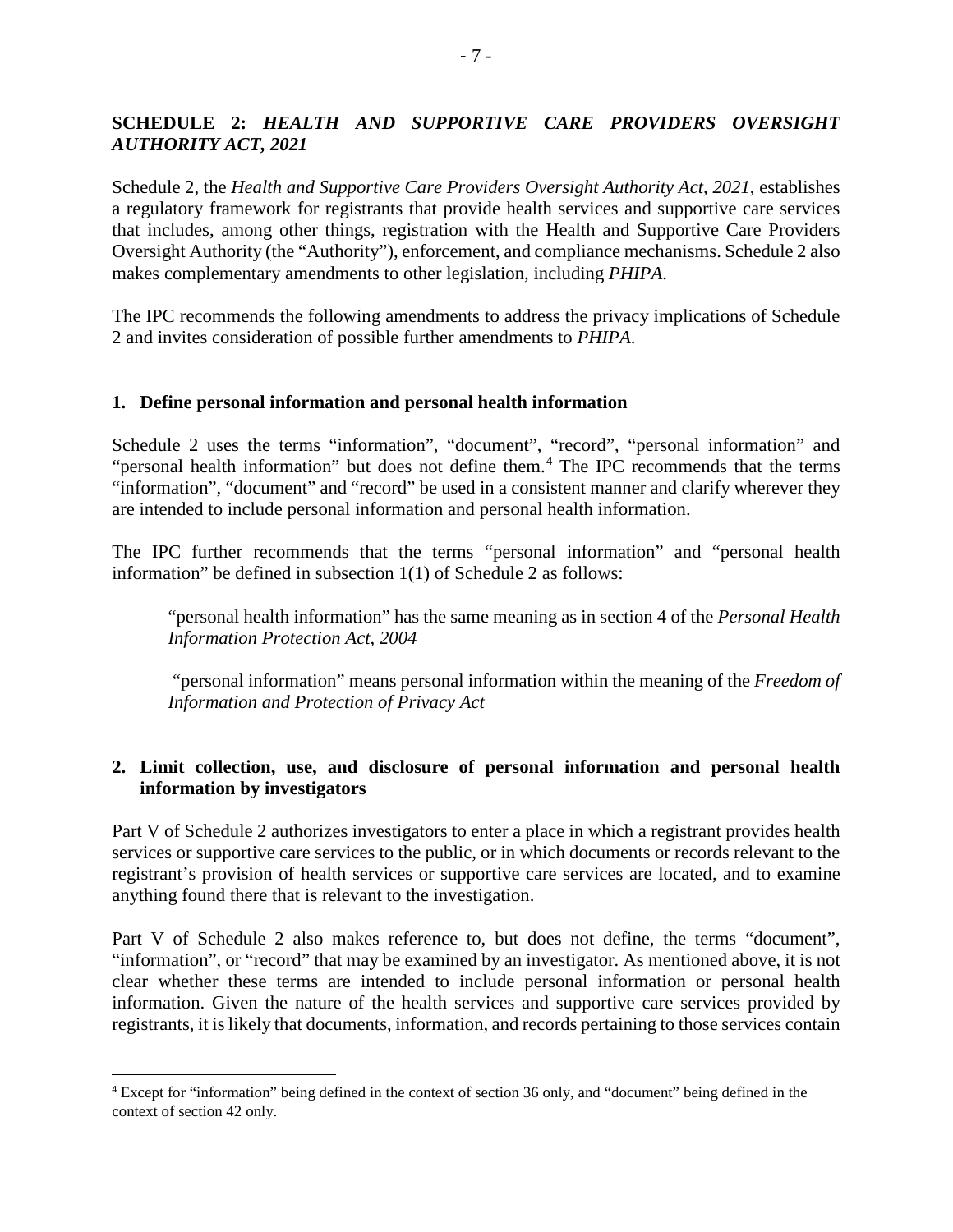personal information or personal health information of individuals receiving health services or supportive care services.

The IPC understands that investigators may have a legitimate need to collect, use, and disclose personal information and personal health information to fulfill their functions under the proposed legislation. However, in doing so, we recommend that they carry out their functions in keeping with universally-accepted principles of privacy protection, namely that: 1) personal information and personal health information should only be collected, used, and disclosed to the extent necessary; and 2) even where necessary, investigators should be prohibited from collecting, using, and disclosing more personal information and personal health information than is needed for the purpose.

The IPC recommends, therefore, that the following provision be added to Schedule 2:

**XXX** In performing a duty or exercising a power under this Act, an investigator shall not:

(a) collect, use or disclose personal information or personal health information if other information will serve the purpose of the collection, use or disclosure; and

(b) collect, use or disclose more personal information or personal health information than is reasonably necessary to meet the purpose of the collection, use or disclosure.

## **3. Amend the exceptions to the confidentiality provision**

Schedule 2 contains a confidentiality provision applicable to persons who obtain information in the course of exercising a power or carrying out a duty related to the administration of the *Health and Supportive Care Providers Oversight Authority Act, 2021*, its regulations or the memorandum of understanding described in subsection 14(1).

The confidentiality provision contains a number of exceptions to the prohibition on communicating information obtained in the course of exercising a power or carrying out a duty related to the administration of the *Health and Supportive Care Providers Oversight Authority Act, 2021*. One of the exceptions is set out in clause 51(1)(b), which states "for the purposes of the administration of another prescribed Act of Ontario or Canada". This exception is very broad and, as written, it is not possible to determine the persons to whom this information may be communicated and whether those persons will be subject to privacy requirements in other legislation, such as those set out in *PHIPA* or the *Freedom of Information and Protection of Privacy Act* (*FIPPA*).

In contrast, the exceptions found in the confidentiality provision of the *Regulated Health Professions Act, 1991* name the specific acts that the exception applies to, for instance, the exception applies to disclosures required for the administration of the *Drug Interchangeability and Dispensing Fee Act*.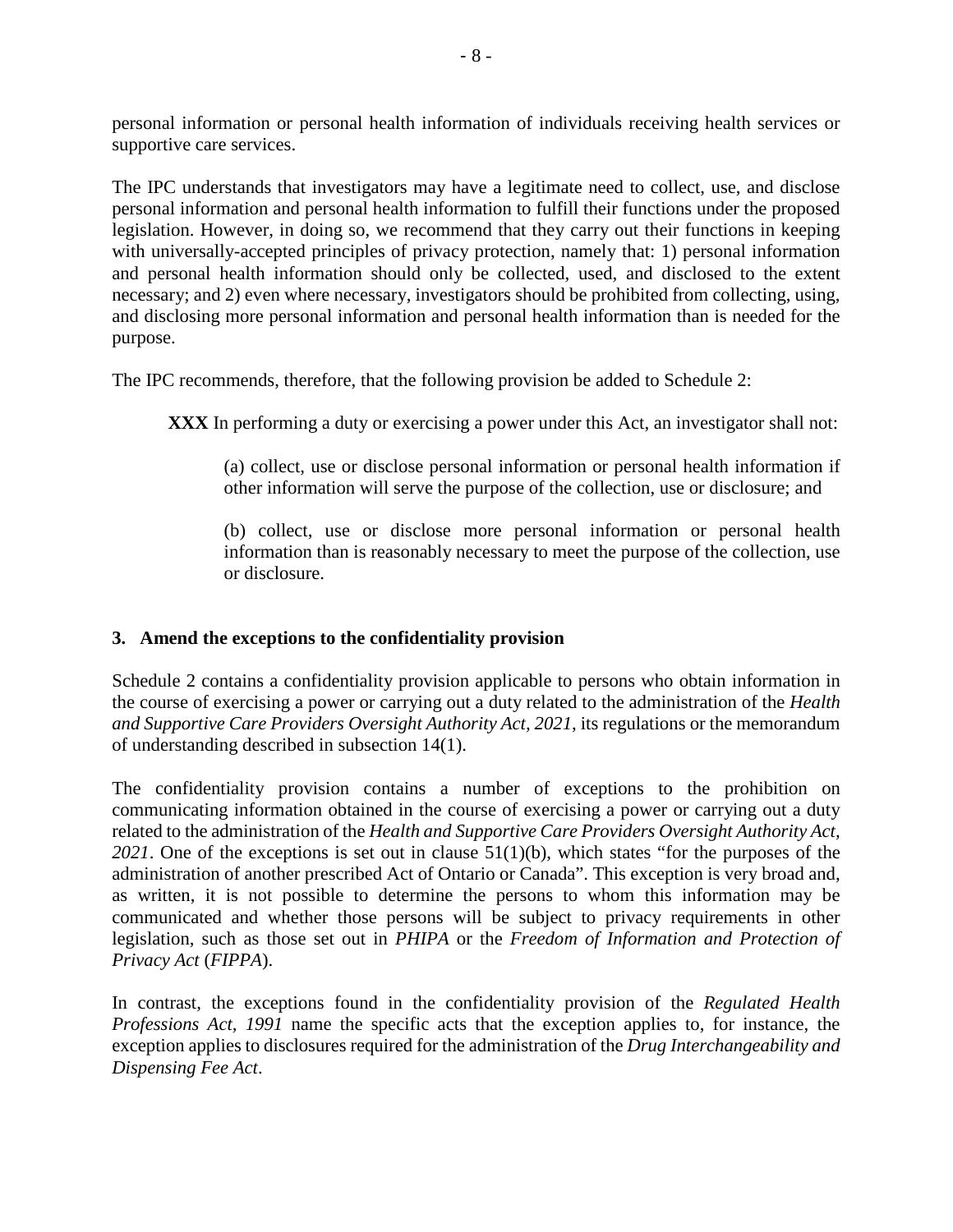The IPC recommends that, in the interest of transparency, any statute to which clause 51(1)(b) pertains be named in the legislation rather than prescribed in the regulations, and that the government determine whether the application of an exception to confidentiality is necessary for the statutes being considered.

Another exception to the prohibition on communicating information obtained in the course of exercising a power or carrying out a duty related to the administration of the *Health and Supportive Care Providers Oversight Authority Act, 2021* is clause 51(1)(k), which refers to "a prescribed entity or organization". Again, without knowing who these entities and organizations are, it is not possible to determine whether this exception is necessary and whether or not the entity or organization is subject to privacy requirements in other legislation, such as those set out in *PHIPA* or *FIPPA*. The IPC recommends that any entity or organization to which clause 51(1)(k) pertains be named in the legislation itself rather than prescribed in the regulations, and that the government determine whether the application of an exception to confidentiality is necessary for the entity or organization being considered.

## **4. Require public consultation before making regulations**

As discussed above, the confidentiality provision under Schedule 2 contains exceptions permitting the communication of information "for the purposes of the administration of another prescribed Act of Ontario or Canada" and "to a prescribed entity or organization". The IPC recommends adding provisions that require public consultation and adequate notice before making these or any other regulations under section 62 of Schedule 2. In our view, these added steps would greatly enhance transparency and help ensure that personal information and personal health information are adequately protected.

The IPC recommends that the following provisions be added to Schedule 2:

**XXX** (1) The Lieutenant Governor in Council shall not make any regulation under section 62 unless,

(a) the Minister has published a notice of the proposed regulation in *The Ontario Gazette* and given notice of the proposed regulation by all other means that the Minister considers appropriate for the purpose of providing notice to the persons who may be affected by the proposed regulation;

(b) the notice complies with the requirements of this section;

(c) the time periods specified in the notice, during which members of the public may exercise a right described in clause (2) (b) or (c), have expired; and

(d) the Minister has considered whatever comments and submissions that members of the public have made on the proposed regulation in accordance with clause (2) (b) or (c) and has reported to the Lieutenant Governor in Council on what, if any, changes to the proposed regulation the Minister considers appropriate.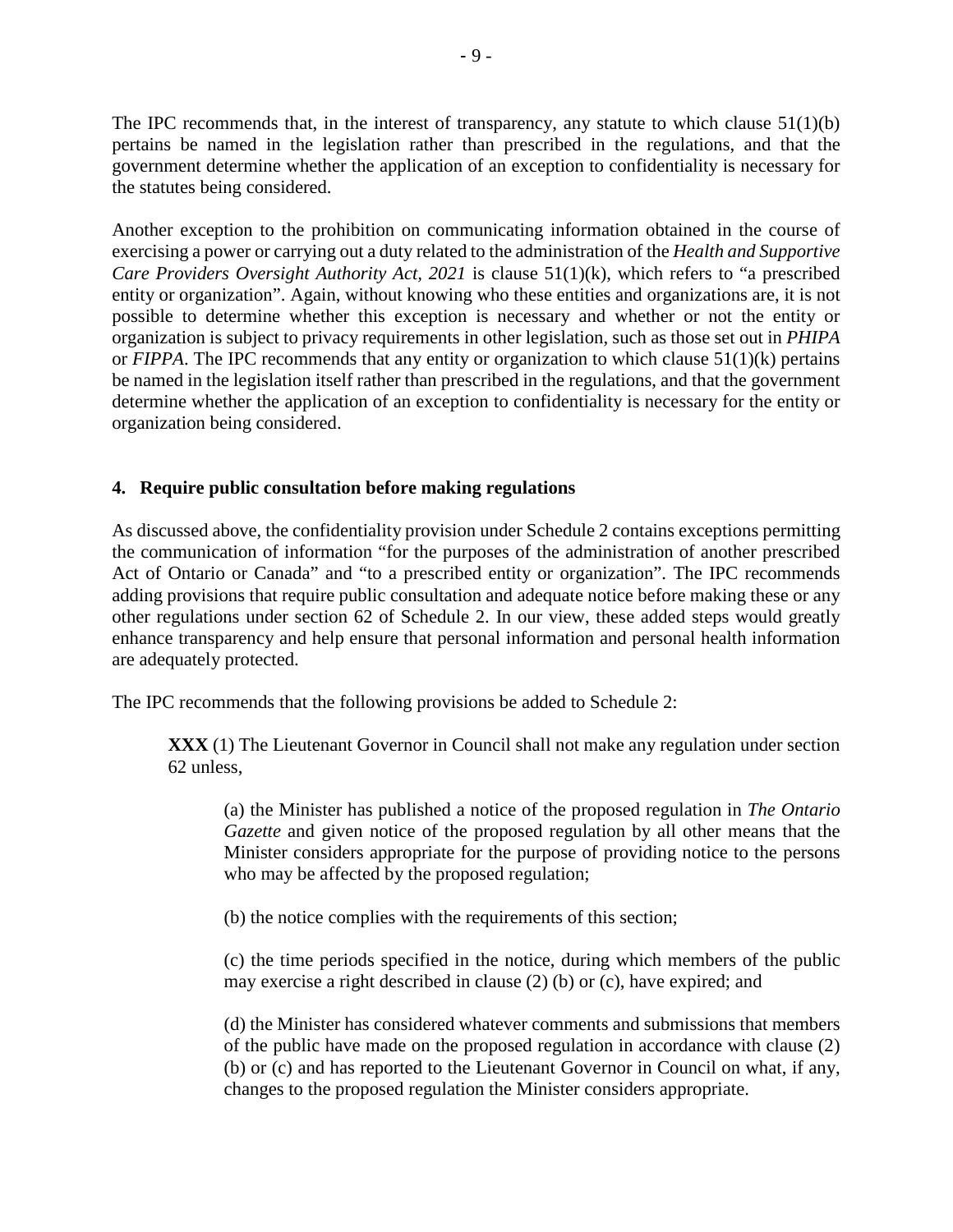(2) The notice mentioned in clause (1) (a) shall contain,

(a) a description of the proposed regulation and the text of it;

(b) a statement of the time period during which members of the public may submit written comments on the proposed regulation to the Minister and the manner in which and the address to which the comments must be submitted:

(c) a description of whatever other rights, in addition to the right described in clause (b), that members of the public have to make submissions on the proposed regulation and the manner in which and the time period during which those rights must be exercised;

(d) a statement of where and when members of the public may review written information about the proposed regulation;

- (e) all prescribed information; and
- (f) all other information that the Minister considers appropriate.

(3) The time period mentioned in clauses (2) (b) and (c) shall be at least 60 days after the Minister gives the notice mentioned in clause (1) (a).

#### **5. Protect personal health information in documents filed in a prosecution**

Sections 55 and 56 of Schedule 2 set out offences and the penalties for the commission of an offence. Although prosecutions under the *Health and Supportive Care Providers Oversight Authority Act, 2021* will almost inevitably involve filing personal health information of the individual who receives health services or supportive care services, Schedule 2 does not contain provisions allowing the court to take steps to protect this personal health information.

The IPC recommends that Schedule 2 be amended to include the provision below:

**XXX** Where documents or materials are filed with a court in relation to an investigation into an offence under this Act or in a prosecution for an offence under this Act, including under sections 158 to 160 of the *Provincial Offences Act*, the court may, at any time, take precautions to avoid the disclosure by the court or any person of any personal health information about an individual, including, where appropriate,

(a) removing the identifying information of any person whose personal health information is referred to in any documents or materials;

(b) receiving representations without notice;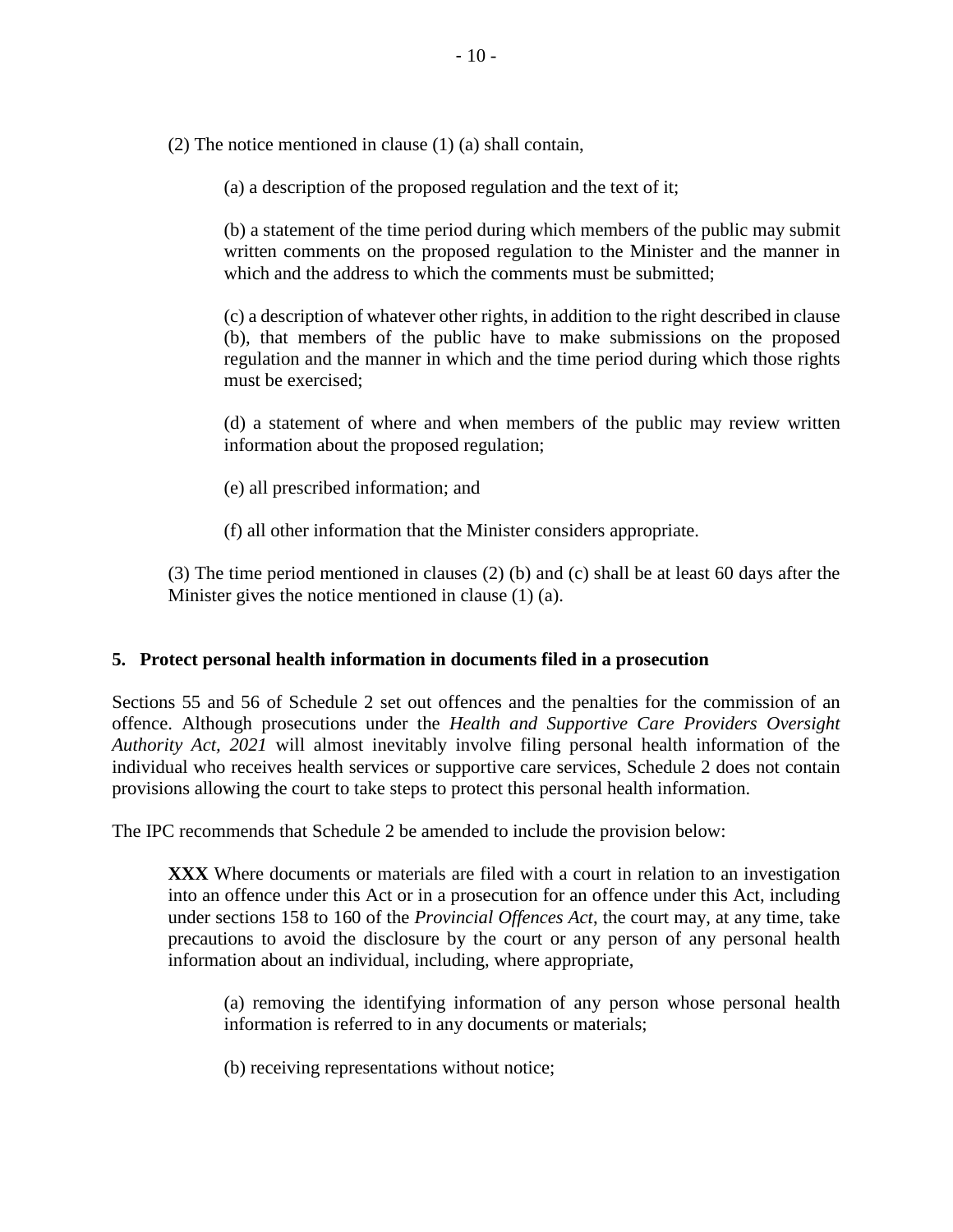- (c) conducting hearings or parts of hearings in private; or
- (d) sealing all or part of the court files.

## **6. Consider whether further complementary amendments to** *PHIPA* **are needed**

Section 67 of Schedule 2 makes complementary amendments to *PHIPA*. These amendments add references to the Authority to several provisions of *PHIPA* that currently refer to a College within the meaning of the *Regulated Health Professions Act, 1991* and to the Ontario College of Social Workers and Social Service Workers.

The IPC recommends that the government determine whether similar amendments are needed to section 2 of *PHIPA* (in the definition of "health care practitioner") and subsections (3), (4), and (5) of section 17.1 of *PHIPA*. Similarly, the IPC recommends that if Schedule 2 is passed, that the government determine whether amendments are needed to add references to the "Authority" in sections 6.3 and 22 of O. Reg. 329/04.

## **SCHEDULE 3:** *MEDICINE ACT, 1991*

Section 1 of Schedule 3 amends the *Medicine Act, 1991* to provide that physician assistants are a class of members of the College of Physicians and Surgeons of Ontario. However, the section also contains the following restriction and exception:

Restriction

(2) Subject to subsection (3), a reference in any other Act or regulation to a physician, a legally qualified medical practitioner, a member of the College or any similar expression does not include a physician assistant unless the other Act or regulation specifically provides that it does.

Exception

(3) Despite subsection (2), a provision of the *Regulated Health Professions Act, 1991*, that applies with respect to a member of the College applies with respect to a physician assistant unless it provides otherwise, except in,

(a) clause  $33(2)$  (c) of that Act; and

(b) paragraph 3 of subsection 33.1 (1) of that Act.

The IPC recommends that *PHIPA* be amended to include physician assistants in the definition of a member of a College. This would ensure that breaches are reported to the College under section 17.1 and to the IPC under subsection 12(3).